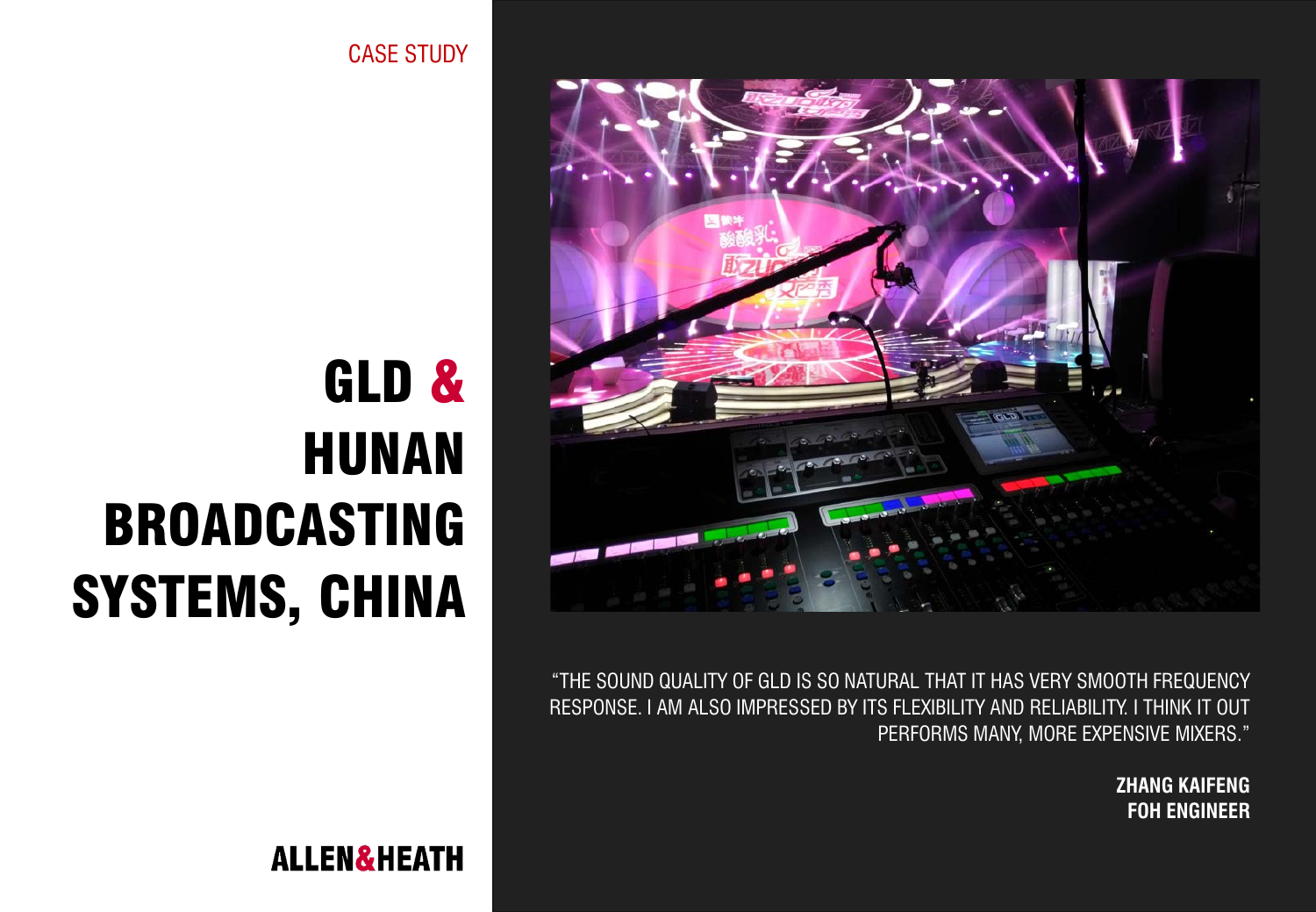

## GLD & HUNAN BROADCASTING SYSTEMS, CHINA

## **The Requirement**

Chinese production company, Hunan Broadcasting System, needed a new mixing system to manage its live entertainment shows, starting with the most popular entertainment show in China, Super Girl.

New for the returning season, the final six episodes of Super Girl were broadcast live on imgo.TV, an Internet TV platform affiliated to Hunan, with more than 35 million active viewers per day. The shows featured performances from final competing contestants with commentary from five professional judges on stage, plus two guest performing artists.

The biggest technical challenge was handling the mixture of handheld and headset microphones and various open mics.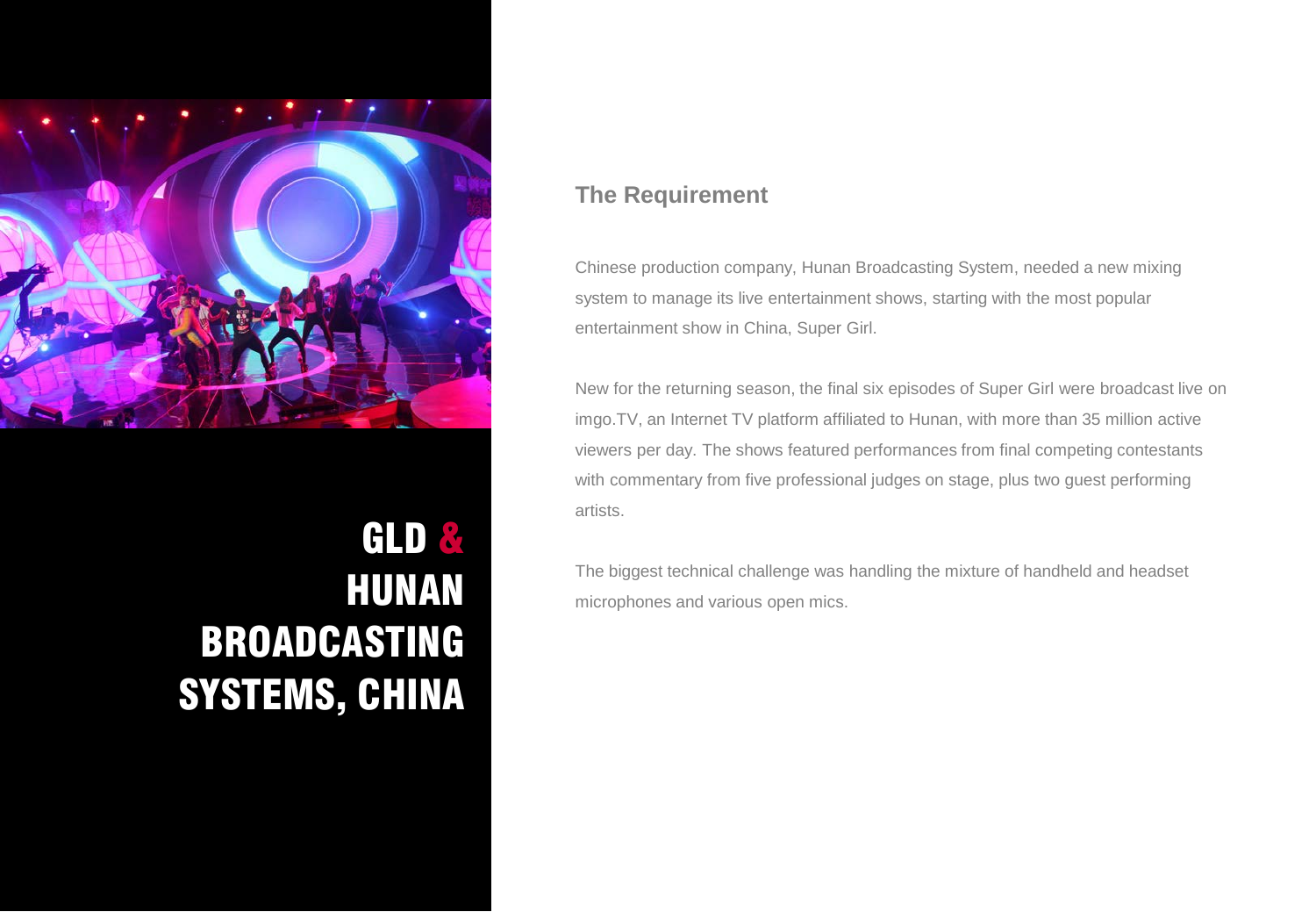## **The Solution**

Hunan purchased an Allen & Heath GLD-112 digital mixer with AR2412 and AB168 IO racks.

The GLD's Automatic Mic Mixing (AMM) feature managed the microphone challenge. AMM can be configured to work across all 44 microphone sources, allowing the user to select which inputs should be auto-mixed without the usual restrictions of a 16 channel insert based system.

In addition to Super Girl, many other hit entertainment shows produced by Hunan Broadcasting System will also be managed by GLD, including Mars Intelligence Agency and Crime Scene.